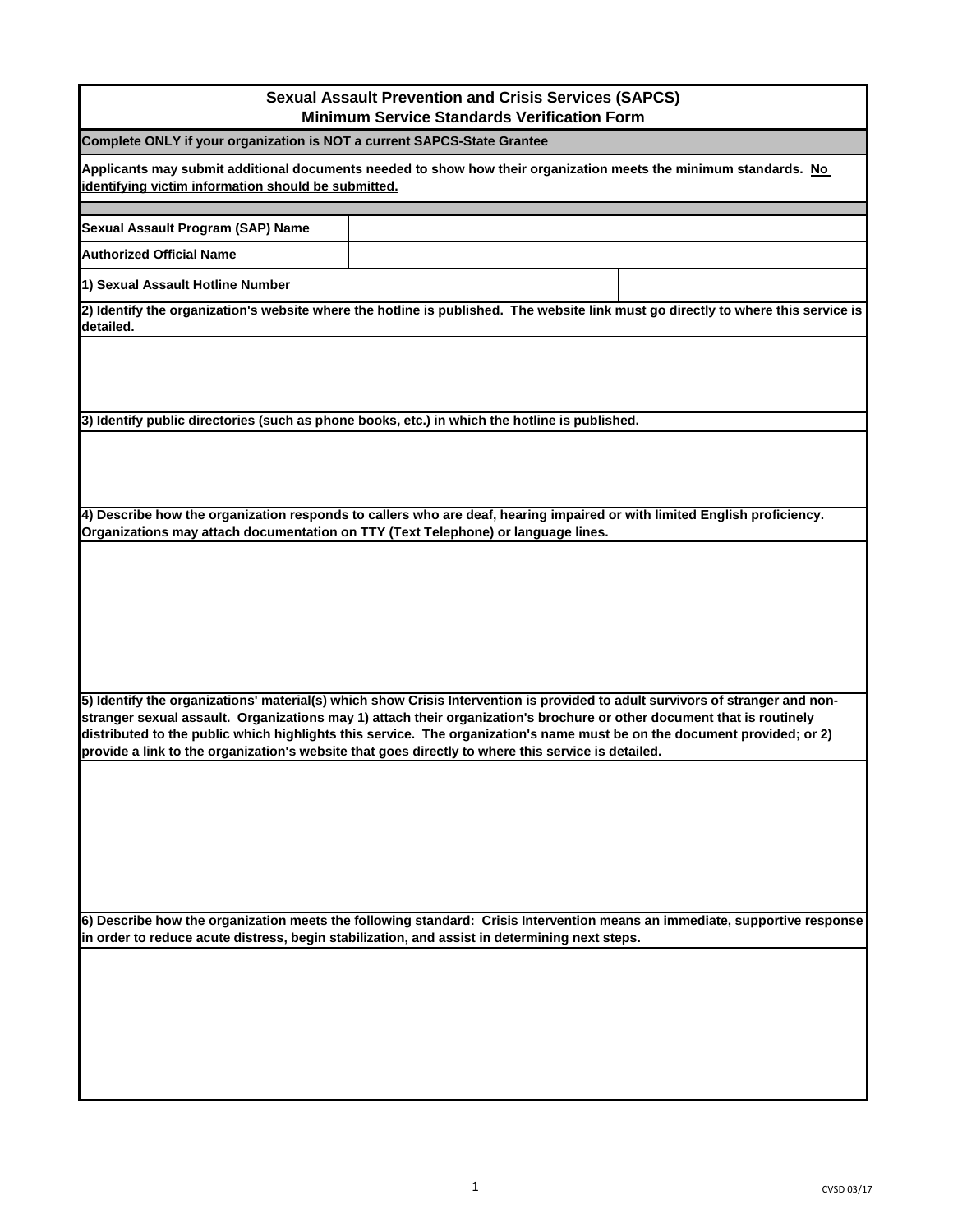**7) Describe how the organization meets the following standard: The SAP's must provide Crisis Intervention 24 hours/day, 7 days/week via the 24-hour crisis hotline and via Accompaniment to hospitals, law enforcement officers, prosecutors' offices and courts. Organizations may 1) attach their organization's brochure or other document that is routinely distributed to the public which highlights this service. The organization's name must be on the document provided; or 2) provide a link to the organization's website that goes directly to where this service is detailed.** 

**8) Identify the organizations' materials which show Crisis Intervention is available on a walk-in basis during the SAP's regular hours of operation. Organizations may 1) attach their organization's brochure or other document that is routinely distributed to the public which highlights this service. The organization's name must be on the document provided; or 2) provide a link to the organization's website that goes directly to where this service is detailed.** 

**9) Describe how the organization meets the following standard: SAP's must provide Public Education to increase knowledge of the dynamics of sexual violence, its causes and consequences, and of services available through the sexual assault program. Organizations may 1) attach their organization's brochure or other document that is routinely distributed to the public which highlights this service. The organization's name must be on the document provided; or 2) provide a link to the organization's website that goes directly to where this service is detailed.** 

**10) Describe how the organization meets the following standard: SAP Public Education means workshops, speaking engagement, and distribution of printed materials.** 

**11) Describe how the organization meets the following standard: SAP employees/volunteers must provide Crisis Intervention, and information and referral to individuals making a sexual assault-related outcry at a Public Education event.**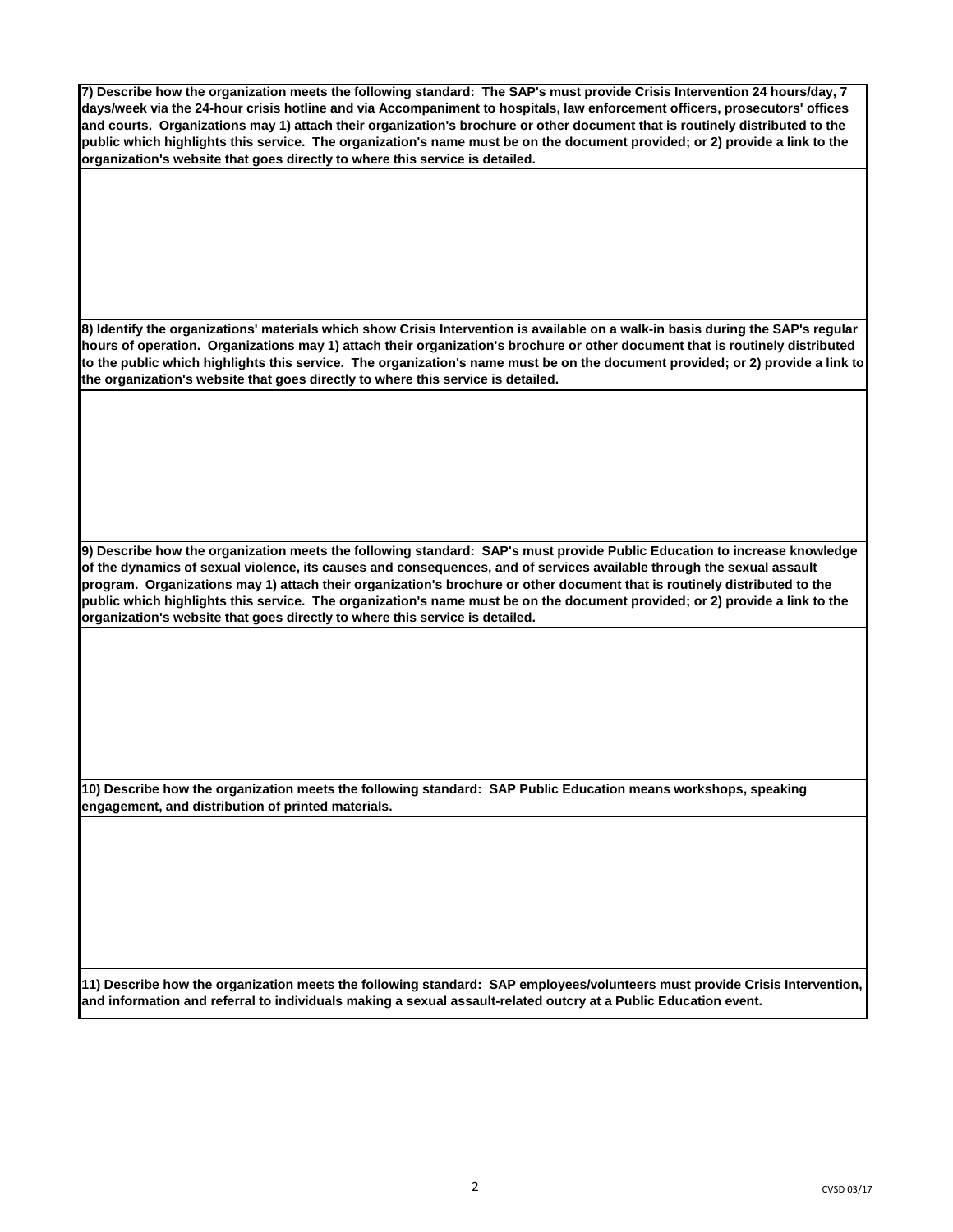**12) Identify the organizations' materials which show Advocacy is provided to adult survivors of stranger and non-stranger sexual assault. Organizations may 1) attach their organization's brochure or other document that is routinely distributed to the public which highlights this service. The organization's name must be on the document provided; or 2) provide a link to the organization's website that goes directly to where this service is detailed.** 

**13) Describe how the organization meets the following standard: Advocacy means providing assistance on behalf of a survivors of sexual violence with third parties (e.g., schools, employers, law enforcement agencies, housing authorities, health care professionals, prosecutors; offices, CVC).** 

**14) Describe how the organization meets the following standard: The SAP must provide Advocacy 24 hours/day, 7 days/week via the 24-hour crisis hotline and via Accompaniment to hospitals, law enforcement offices, prosecutors' offices and courts. Organizations may 1) attach their organization's brochure or other document that is routinely distributed to the public which highlights this service. The organization's name must be on the document provided; or 2) provide a link to the organization's website that goes directly to where this service is detailed.** 

**15) Identify the organization's materials which show Advocacy is available on a walk-in basis during the SAPs regular hours of operation. Organizations may 1) attach their organization's brochure or other document that is routinely distributed to the public which highlights this service. The organization's name must be on the document provided; or 2) provide a link to the organization's website that goes directly to where this service is detailed.**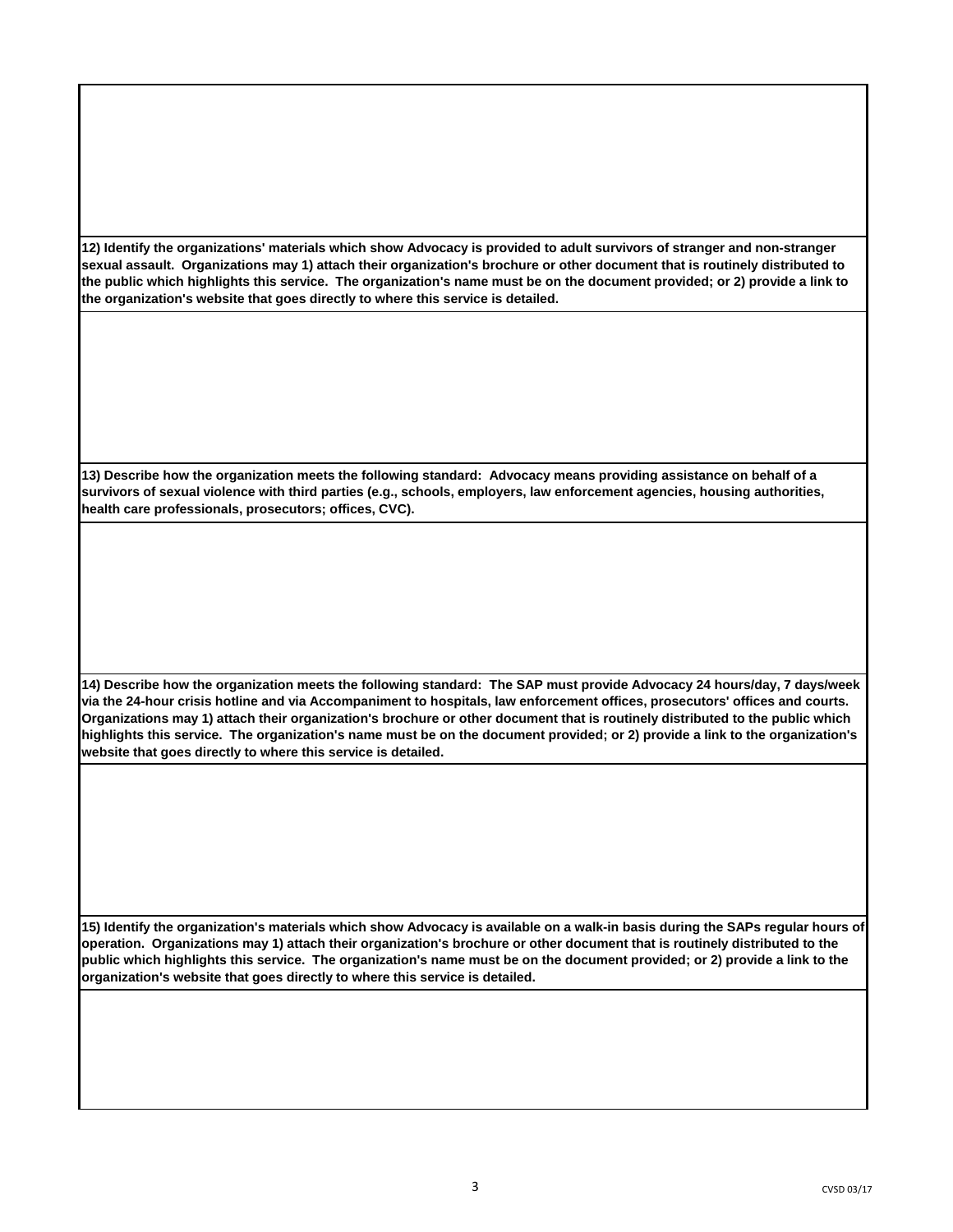| 16) Describe how the organization meets the following standard: SAP employees/volunteers must orient survivors of sexual |  |
|--------------------------------------------------------------------------------------------------------------------------|--|
| violence to their constitutional and statutory rights and assist survivors in securing those rights.                     |  |

**17) Identify the organization's materials which show accompaniment to hospitals, law enforcement offices, prosecutors; offices and courts is provided to adult survivors of stranger and non-stranger sexual assault. Organizations may 1) attach their organization's brochure or other document that is routinely distributed to the public which highlights this service. The organization's name must be on the document provided; or 2) provide a link to the organization's website that goes directly to where this service is detailed.** 

**18) Describe how the organization meets the following standard: Accompaniment to hospitals, law enforcement offices, prosecutors offices and courts means in-person support, assistance and provision of information about crime victims' rights during the survivors' interaction with medical or criminal justice professionals at hospitals, law enforcement offices, prosecutors' offices and courts. To qualify as an Accompaniment to a hospital, a minimum of 45 minutes must be spent with the survivor.** 

**19) Describe how the organization meets the following standard: The SAP must provide hospital accompaniment services for survivors of sexual violence for sexual assault medical forensic exams 24/hours day, 7 days/week. Organizations may 1) attach their organization's brochure or other document that is routinely distributed to the public which highlights this service. The organization's name must be on the document provided; or 2) provide a link to the organization's website that goes directly to where this service is detailed.** 

**20) Describe how the organization meets the following standard: The SAP must have a system in place to accommodate multiple or overlapping requests for accompaniment to a hospital.**